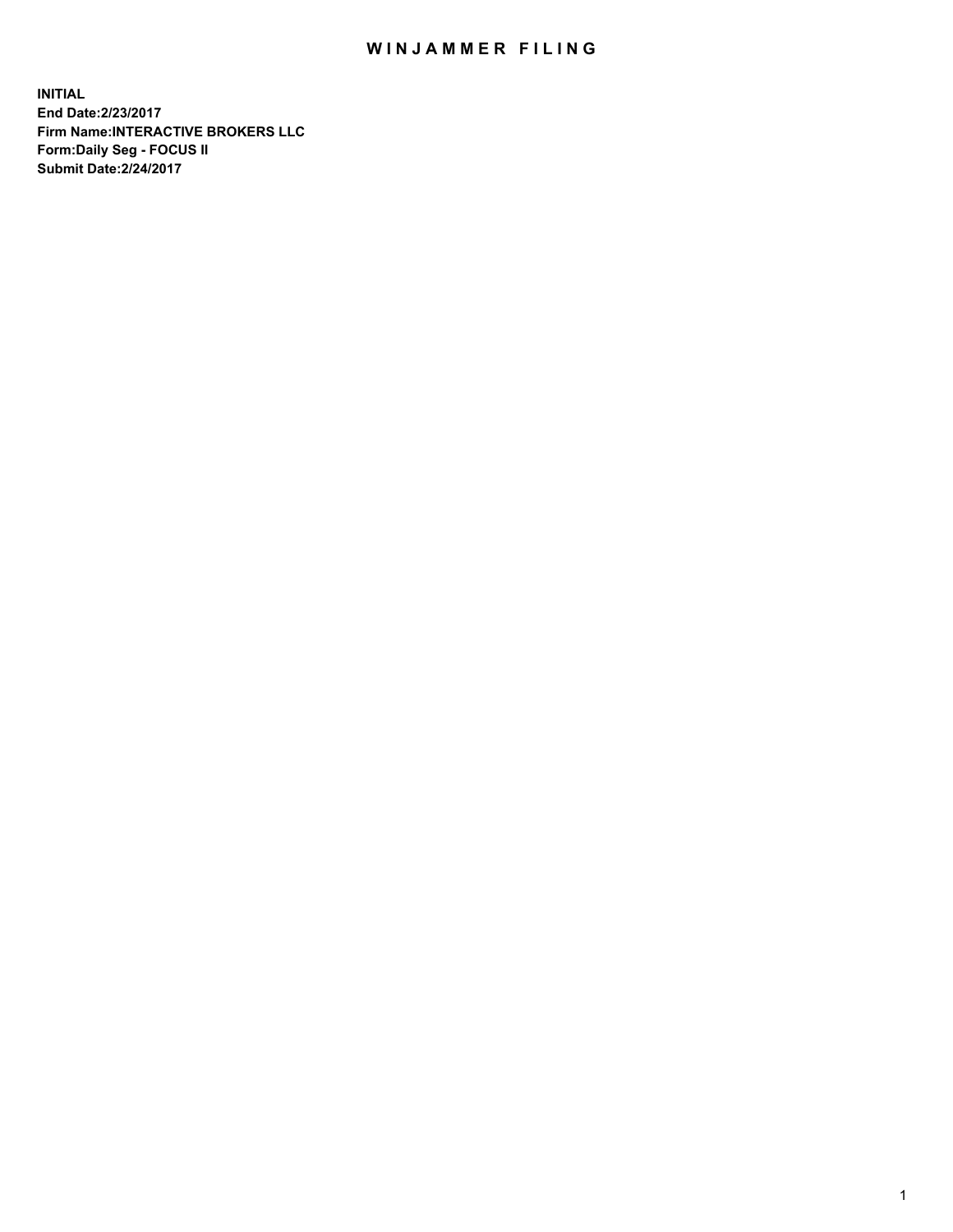## **INITIAL End Date:2/23/2017 Firm Name:INTERACTIVE BROKERS LLC Form:Daily Seg - FOCUS II Submit Date:2/24/2017 Daily Segregation - Cover Page**

| Name of Company<br><b>Contact Name</b><br><b>Contact Phone Number</b><br><b>Contact Email Address</b>                                                                                                                                                                                                                          | <b>INTERACTIVE BROKERS LLC</b><br><b>James Menicucci</b><br>203-618-8085<br>jmenicucci@interactivebrokers.c<br>om |
|--------------------------------------------------------------------------------------------------------------------------------------------------------------------------------------------------------------------------------------------------------------------------------------------------------------------------------|-------------------------------------------------------------------------------------------------------------------|
| FCM's Customer Segregated Funds Residual Interest Target (choose one):<br>a. Minimum dollar amount: ; or<br>b. Minimum percentage of customer segregated funds required:%; or<br>c. Dollar amount range between: and; or<br>d. Percentage range of customer segregated funds required between:% and%.                          | $\overline{\mathbf{0}}$<br>0<br>155,000,000 245,000,000<br>0 <sub>0</sub>                                         |
| FCM's Customer Secured Amount Funds Residual Interest Target (choose one):<br>a. Minimum dollar amount: ; or<br>b. Minimum percentage of customer secured funds required:%; or<br>c. Dollar amount range between: and; or<br>d. Percentage range of customer secured funds required between: % and %.                          | $\overline{\mathbf{0}}$<br>0<br>80,000,000 120,000,000<br>0 <sub>0</sub>                                          |
| FCM's Cleared Swaps Customer Collateral Residual Interest Target (choose one):<br>a. Minimum dollar amount: ; or<br>b. Minimum percentage of cleared swaps customer collateral required:% ; or<br>c. Dollar amount range between: and; or<br>d. Percentage range of cleared swaps customer collateral required between:% and%. | $\overline{\mathbf{0}}$<br>$\overline{\mathbf{0}}$<br>0 <sub>0</sub><br><u>00</u>                                 |

Attach supporting documents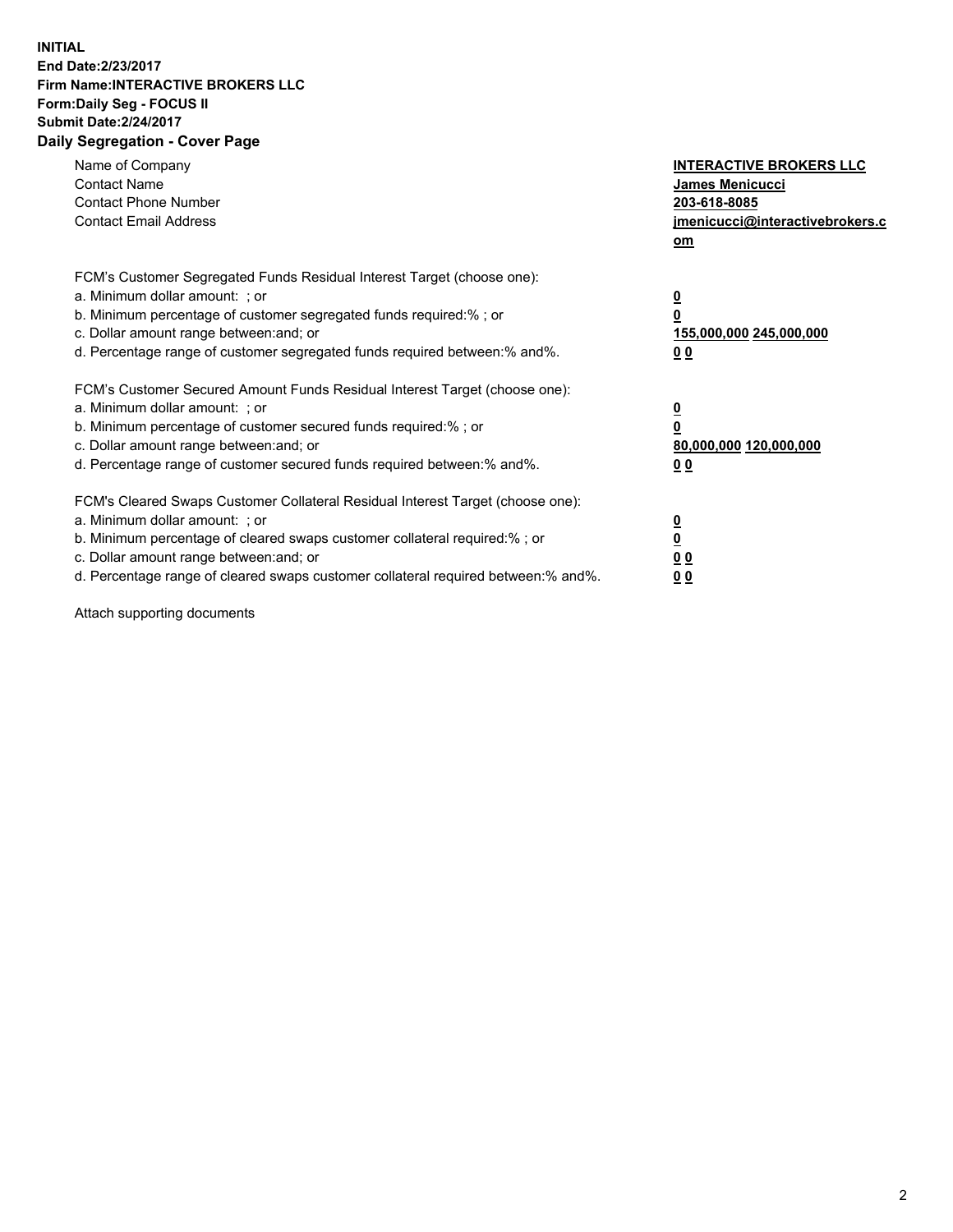## **INITIAL End Date:2/23/2017 Firm Name:INTERACTIVE BROKERS LLC Form:Daily Seg - FOCUS II Submit Date:2/24/2017 Daily Segregation - Secured Amounts**

|     | Foreign Futures and Foreign Options Secured Amounts                                                        |                                  |
|-----|------------------------------------------------------------------------------------------------------------|----------------------------------|
|     | Amount required to be set aside pursuant to law, rule or regulation of a foreign                           | $0$ [7305]                       |
|     | government or a rule of a self-regulatory organization authorized thereunder                               |                                  |
| 1.  | Net ledger balance - Foreign Futures and Foreign Option Trading - All Customers                            |                                  |
|     | A. Cash                                                                                                    | 364,575,372 [7315]               |
|     | B. Securities (at market)                                                                                  | $0$ [7317]                       |
| 2.  | Net unrealized profit (loss) in open futures contracts traded on a foreign board of trade                  | 4,987,353 [7325]                 |
| 3.  | Exchange traded options                                                                                    |                                  |
|     | a. Market value of open option contracts purchased on a foreign board of trade                             | 165,802 [7335]                   |
|     | b. Market value of open contracts granted (sold) on a foreign board of trade                               | <b>-21,503</b> [7337]            |
| 4.  | Net equity (deficit) (add lines 1.2. and 3.)                                                               | 369,707,024 [7345]               |
| 5.  | Account liquidating to a deficit and account with a debit balances - gross amount                          | 76,208 [7351]                    |
|     | Less: amount offset by customer owned securities                                                           | 0 [7352] 76,208 [7354]           |
| 6.  | Amount required to be set aside as the secured amount - Net Liquidating Equity                             | 369,783,232 [7355]               |
|     | Method (add lines 4 and 5)                                                                                 |                                  |
| 7.  | Greater of amount required to be set aside pursuant to foreign jurisdiction (above) or line                | 369,783,232 [7360]               |
|     | 6.                                                                                                         |                                  |
|     | FUNDS DEPOSITED IN SEPARATE REGULATION 30.7 ACCOUNTS                                                       |                                  |
| 1.  | Cash in banks                                                                                              |                                  |
|     | A. Banks located in the United States                                                                      | $0$ [7500]                       |
|     | B. Other banks qualified under Regulation 30.7                                                             | 0 [7520] 0 [7530]                |
| 2.  | Securities                                                                                                 |                                  |
|     | A. In safekeeping with banks located in the United States                                                  | 409,661,475 [7540]               |
|     | B. In safekeeping with other banks qualified under Regulation 30.7                                         | 0 [7560] 409,661,475 [7570]      |
| 3.  | Equities with registered futures commission merchants                                                      |                                  |
|     | A. Cash                                                                                                    | $0$ [7580]                       |
|     | <b>B.</b> Securities                                                                                       | $0$ [7590]                       |
|     | C. Unrealized gain (loss) on open futures contracts                                                        | $0$ [7600]                       |
|     | D. Value of long option contracts                                                                          | $0$ [7610]                       |
|     | E. Value of short option contracts                                                                         | 0 [7615] 0 [7620]                |
| 4.  | Amounts held by clearing organizations of foreign boards of trade                                          |                                  |
|     | A. Cash                                                                                                    | $0$ [7640]                       |
|     | <b>B.</b> Securities                                                                                       | $0$ [7650]                       |
|     | C. Amount due to (from) clearing organization - daily variation                                            | $0$ [7660]                       |
|     | D. Value of long option contracts                                                                          | $0$ [7670]                       |
|     | E. Value of short option contracts                                                                         | 0 [7675] 0 [7680]                |
| 5.  | Amounts held by members of foreign boards of trade                                                         |                                  |
|     | A. Cash                                                                                                    | 76,101,702 [7700]                |
|     | <b>B.</b> Securities                                                                                       | $0$ [7710]                       |
|     | C. Unrealized gain (loss) on open futures contracts                                                        | $-1,826,165$ [7720]              |
|     | D. Value of long option contracts                                                                          | 165,802 [7730]                   |
|     | E. Value of short option contracts                                                                         | -21,503 [7735] 74,419,836 [7740] |
| 6.  | Amounts with other depositories designated by a foreign board of trade                                     | $0$ [7760]                       |
| 7.  | Segregated funds on hand                                                                                   | $0$ [7765]                       |
| 8.  | Total funds in separate section 30.7 accounts                                                              | 484,081,311 [7770]               |
| 9.  | Excess (deficiency) Set Aside for Secured Amount (subtract line 7 Secured Statement<br>Page 1 from Line 8) | 114,298,079 [7380]               |
| 10. | Management Target Amount for Excess funds in separate section 30.7 accounts                                | 80,000,000 [7780]                |
| 11. | Excess (deficiency) funds in separate 30.7 accounts over (under) Management Target                         | 34,298,079 [7785]                |
|     |                                                                                                            |                                  |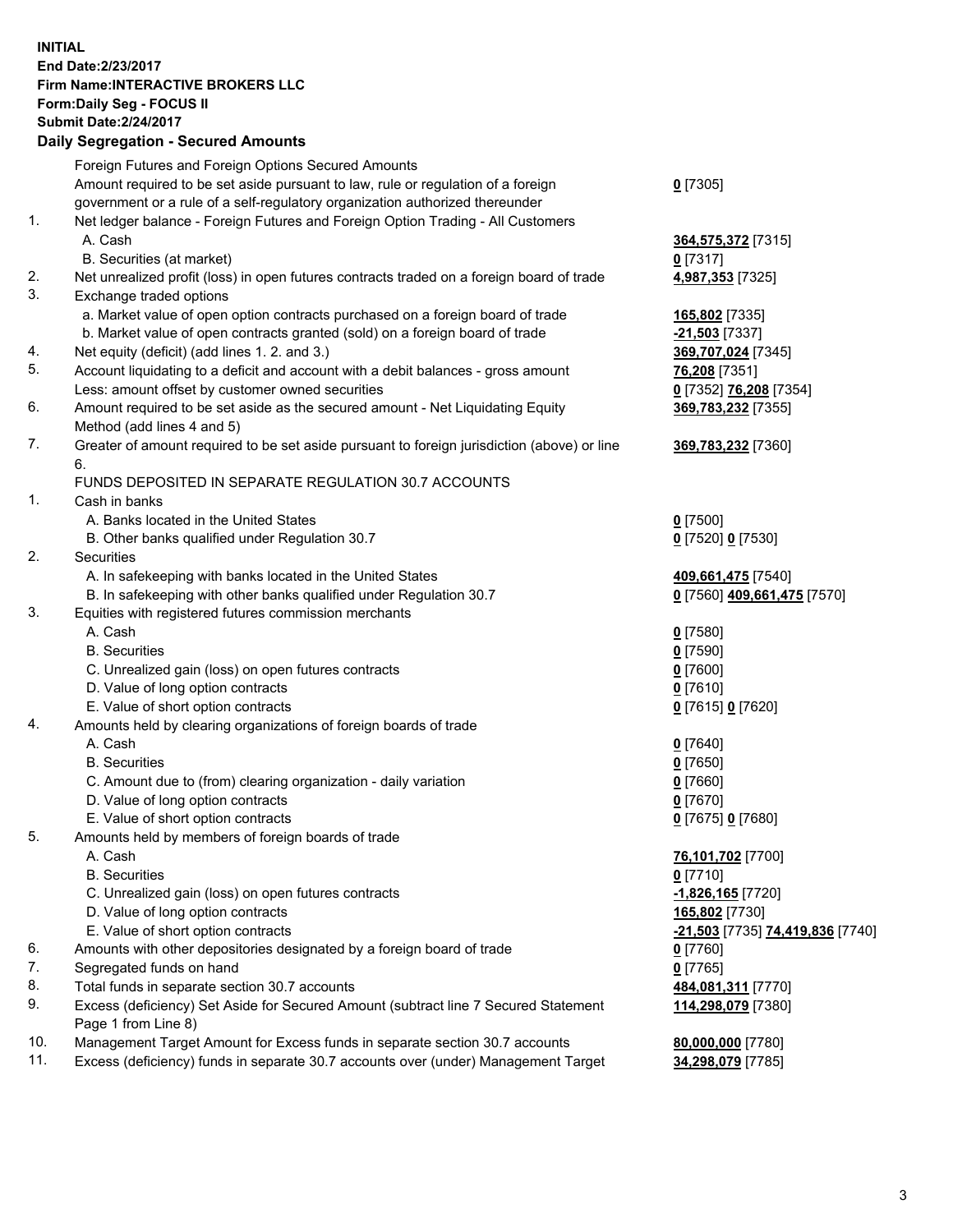**INITIAL End Date:2/23/2017 Firm Name:INTERACTIVE BROKERS LLC Form:Daily Seg - FOCUS II Submit Date:2/24/2017 Daily Segregation - Segregation Statement** SEGREGATION REQUIREMENTS(Section 4d(2) of the CEAct) 1. Net ledger balance A. Cash **3,435,151,290** [7010] B. Securities (at market) **0** [7020] 2. Net unrealized profit (loss) in open futures contracts traded on a contract market **-182,640,551** [7030] 3. Exchange traded options A. Add market value of open option contracts purchased on a contract market **115,161,299** [7032] B. Deduct market value of open option contracts granted (sold) on a contract market **-220,302,460** [7033] 4. Net equity (deficit) (add lines 1, 2 and 3) **3,147,369,578** [7040] 5. Accounts liquidating to a deficit and accounts with debit balances - gross amount **179,596** [7045] Less: amount offset by customer securities **0** [7047] **179,596** [7050] 6. Amount required to be segregated (add lines 4 and 5) **3,147,549,174** [7060] FUNDS IN SEGREGATED ACCOUNTS 7. Deposited in segregated funds bank accounts A. Cash **100,014,020** [7070] B. Securities representing investments of customers' funds (at market) **1,973,402,210** [7080] C. Securities held for particular customers or option customers in lieu of cash (at market) **0** [7090] 8. Margins on deposit with derivatives clearing organizations of contract markets A. Cash **19,942,634** [7100] B. Securities representing investments of customers' funds (at market) **1,410,454,082** [7110] C. Securities held for particular customers or option customers in lieu of cash (at market) **0** [7120] 9. Net settlement from (to) derivatives clearing organizations of contract markets **-14,545,662** [7130] 10. Exchange traded options A. Value of open long option contracts **118,913,429** [7132] B. Value of open short option contracts **-224,054,568** [7133] 11. Net equities with other FCMs A. Net liquidating equity **0** [7140] B. Securities representing investments of customers' funds (at market) **0** [7160] C. Securities held for particular customers or option customers in lieu of cash (at market) **0** [7170] 12. Segregated funds on hand **0** [7150] 13. Total amount in segregation (add lines 7 through 12) **3,384,126,145** [7180] 14. Excess (deficiency) funds in segregation (subtract line 6 from line 13) **236,576,971** [7190] 15. Management Target Amount for Excess funds in segregation **155,000,000** [7194]

16. Excess (deficiency) funds in segregation over (under) Management Target Amount Excess

**81,576,971** [7198]